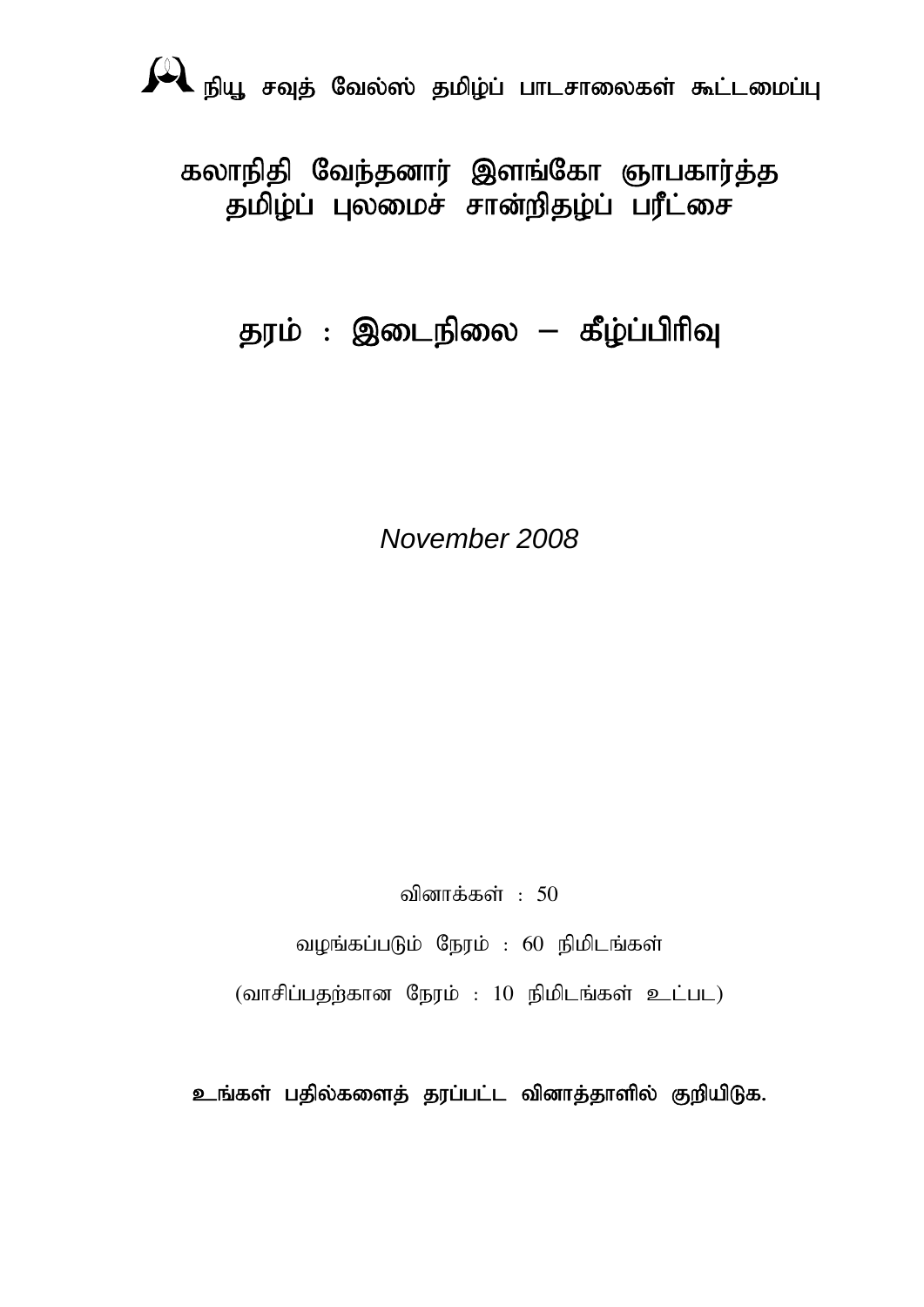1 (முதல் 4 வரையுள்ள வினாக்களுக்கு கோடிட்ட இடத்திற்கு மிகவும் பொருத்தமான சொல்லை கீழே தரப்பட்டுள்ள சொற்களில் இருந்து தெரிவு செய்து பூரணப்படுத்துக.

**For questions 1 to 4, choose the most suitable word for the underlined space to complete the paragraph.** 

#### விலங்குக் காட்சிச்சாலை



விலங்குக் காட்சிச்சாலையில் கங்காரு, கொவாலா போன்ற அவுஸ்திரேலிய (1) \_\_ .<br>வேறு பல மிருகங்களையும் (2) \_\_\_\_\_\_\_\_\_\_\_\_\_\_\_\_\_\_\_\_\_\_\_\_ . விலங்குத் காட்சிச்சாலையிலுள்ள சில  $(3)$  \_\_\_\_\_\_\_\_\_\_\_\_\_\_\_\_\_\_\_\_\_\_\_\_\_\_\_ இயற்கையான சூழலில் அழிந்து வருகின்றன. அவற்றை "அமிவை எகிர்நோக்கும் மிருகங்கள்" என குறிப்பிட்டு பாகுகாப்பகற்கு (4)  $\,$ எடுக்கப்படுகின்றன.

- $(a)$  மிருகங்கள்
- $(b)$  மிருகங்களுடன்
- $(c)$  நடவடிக்கைகள்
- $(d)$  கண்டிருப்பீர்கள்

5 (மதல் 10 வரையுள்ள வினாக்களுக்கு கோடிட்ட இடத்திற்கு மிகவும் பொருத்தமான சொல்லைத் தெரிவு செய்க.

## **For questions 5 to 10, choose the correct word for the underlined space to complete the statements.**

5. உடலில் களைப்பு ஏற்படும் போது சிறிது நேரம் ஓய்வு எடுத்துக் கொள்வது \_\_\_\_\_\_\_\_\_\_\_

- $(a)$  நல்லது.
- $(b)$  நள்ளது.
- $(c)$   $\overline{b}$  $\psi$  $\overline{b}$  $\overline{b}$ .
- $(d)$  நாலாவகு
- 6. தொலைபேசியின் "பதில் சொல்லும் பொறி" (answering machine) ஆங்கிலத்தில் பகில்
	- $(a)$  அளித்தது.
	- $(b)$  அழித்தது.
	- $(c)$  அலித்தது.
	- $(d)$  அழிந்தது.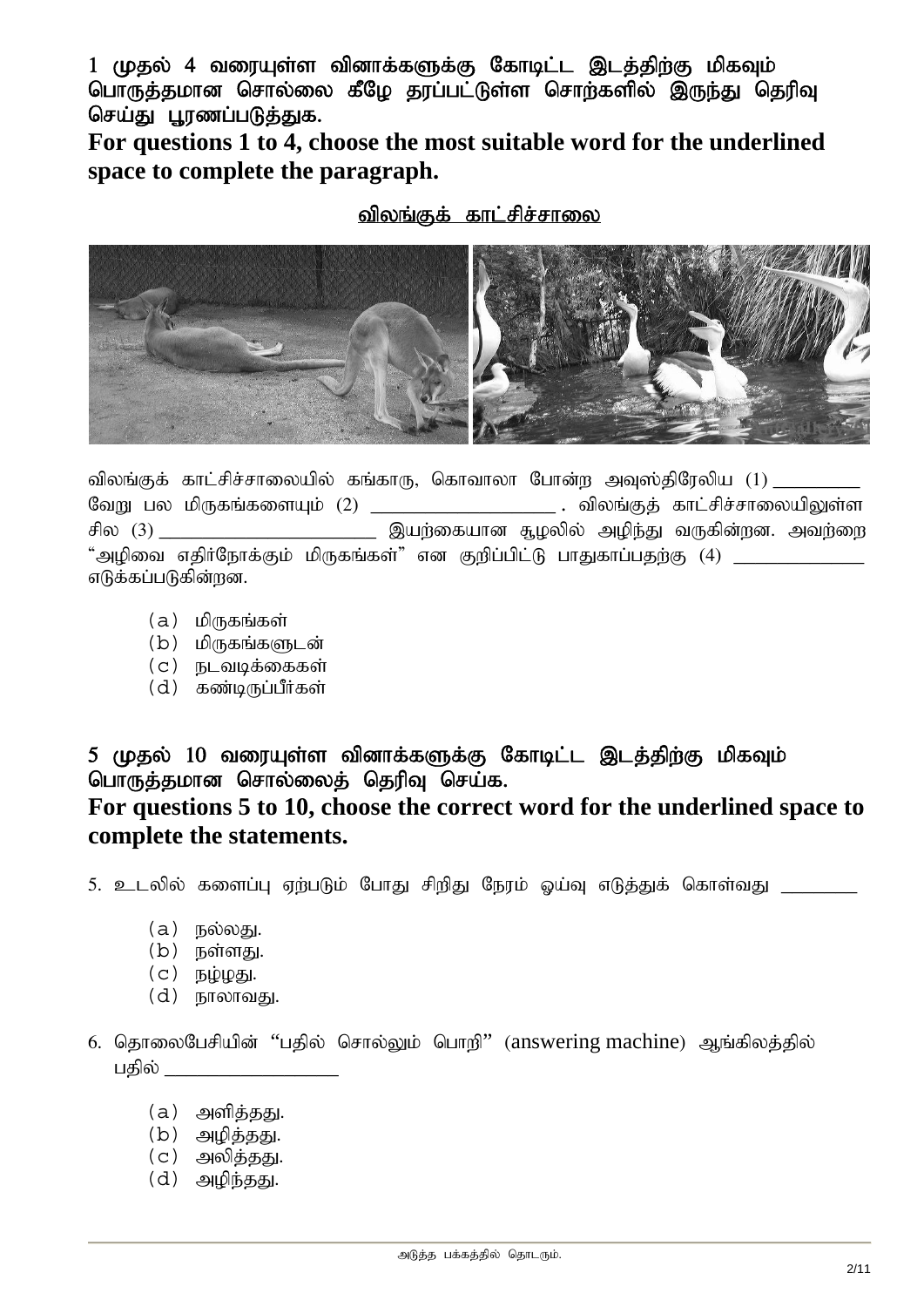7. tpsf;fpd; xsp gpufhrkha; \_\_\_\_\_\_\_\_\_\_\_\_\_\_\_\_\_\_

- $(a)$  இருந்தது.
- $(b)$  இறந்தது.
- $(c)$  இழந்தது.
- $(d)$  இலந்தது.

8. ஆங்கிலப் பாடப் பரீட்சையில் எழுபது (70) மாணவர்கள் விசேட பெற்றுள்ளனர்.

- $(a)$  சிந்திய
- (b) சிட்சிலை
- $(c)$  சிக்கியை
- $(d)$  சின்னிய

9. எமது கல்லூரியில் இருந்து நூறு  $(100)$  மாணவர்கள்  $\qquad \qquad \qquad$  \_\_\_\_\_\_\_\_\_\_\_\_\_\_\_\_\_\_ தெரிவு செய்யப் பட்டுள்ளனர்.

- $(a)$  பள்கலைக் கழகத்துக்கு
- $(b)$  பல்கலைக் கழகத்துக்கு
- $(c)$  பன்கலைக் கழகத்துக்கு
- $(d)$  பண்கலைக் கழகத்துக்கு

10. பத்மாவின் குரலில் மகிழ்ச்சி \_\_\_\_\_\_\_\_\_\_\_\_\_\_\_\_\_\_\_\_\_\_\_\_\_\_\_.

- (a) தொனித்தது.
- $(b)$  தொணித்தது.
- $(c)$  தெளித்தது.
- $(d)$  தெழித்தது.

11 முதல் 15 வரையுள்ள வினாக்களுக்கு தரப்பட்ட வசனத்தில் கோடிட்ட சொல்லிற்கான எதிர்ச் சொல்லைக் தெரிவ செய்க. **For questions 5 to 10, choose the correct word that is opposite in meaning to the underlined word.** 

11. சுதா ஆசிரியரின் **கேள்விக்கு** பதில் அளித்தாள்.

- $(a)$  வினாவிர்கு
- $(b)$  பதிலுக்கு
- $(c)$  ஒலிக்கு
- $(d)$  ஒளிக்கு

12. சங்கிலியன் யாழ்ப்பாணக்கை ஆண்ட **தடைசி** அரசனாவான்.

- $(a)$  ( $\mu$ தல்
- $(b)$  இறுதி
- $(C)$   $\mathsf{F}_0$
- (d) இரண்டாவது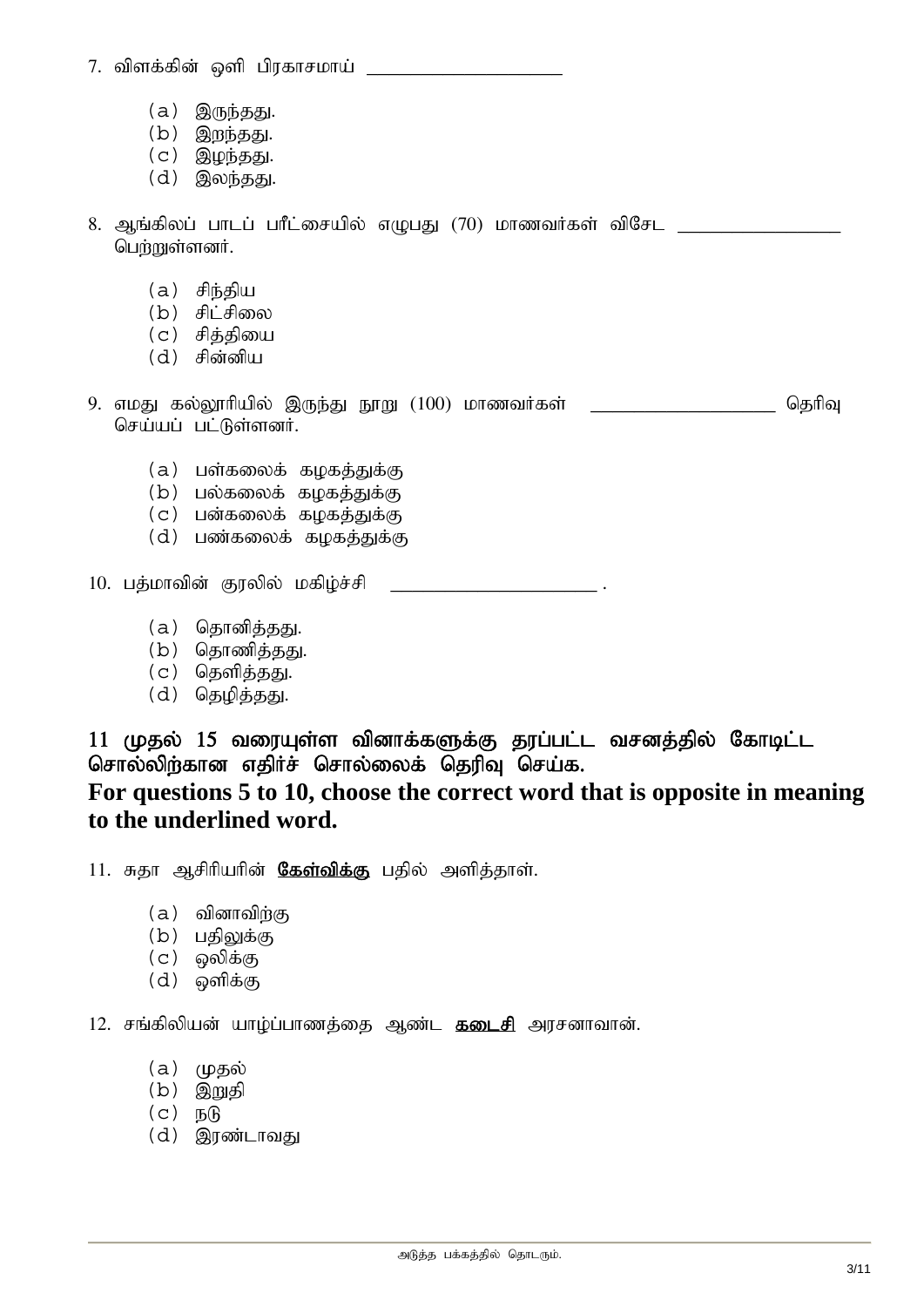13. எங்கள் வீட்டின் **பிற்பக்கம்** ஒரு பெரிய மரம் நிற்கின்றது.

- $(a)$  வெளிப்பக்கம்
- $(b)$  இடைப்பக்கம்
- $(c)$   $\overline{B}$ ( $\overline{B}$ ப்பக்கம்
- $(d)$  (p $\dot{B}$ u $\dot{a}$ abi

14. அப்பனின் கடிதம் குஞ்சுவிற்கு மிகவும் **மகிம்ச்சியை** கொடுத்தது.

- $(a)$  சந்தோசத்தை
- $(b)$   $500000$
- $(c)$  அர்வத்தை
- $(d)$  ஆசையை

15. இழயோசை கேட்ட போகு கண்ணன் **அச்சம்** அடைந்தான்.

- $(a)$   $\Box$
- $(b)$   $\mu$ கிம்ச்சி
- $(c)$  வீரம்
- $(d)$  துன்பம்

## பின்வரும் பந்தியை வாசித்து 16 முதல் 19 வரையுள்ள வினாக்களுக்கு விடையளிக்கவம்.

**Read the text below and answer the questions 16 to 19.**



பெற்ற மாமனிதர். அவர் யாழ்ப்பாணத்தில் கம்பர்மலை என்ற ஒரு கிராமத்தில் பிறந்தார். தனது fy;tpia cLg;gpl;b mnkhpf;fd; kp\d; fy;Y}hpapYk ; gpd;dH gUj;jpj;Jiw `hl;ypf; கல்லூரியிலும் கற்றார்.

அங்கு மிகவும் திறமையான சித்திகள் எய்தி பல்கலைக் கழகத்தில் பொறியியல் ,<br>(**Engineering) துறையை கற்க தெரிவு செய்யப்பட்டார். இவரால் இலங்கை பொறியியல் பீட** பரீட்சைகளில் ஏற்படுத்தப்பட்ட சாதனைகள் இன்னும் முறியடிக்கப்படவில்லை.

பேராசிரியர் துரைராஜா, தனது பட்டப்படிப்பை (Postgraduate) படிக்க, கேம்பிறிஜ் (Cambridge) பல்கலைக் கழகத்திற்கு தெரிவு செய்யப்பட்டார். இவரால் எழுதப்பட்ட <sup>'</sup>'துரைராஜா தேற்றம்'' (Thurairajah Theorem), உலகின் பல்வேறு பல்கலைக் கமகங்களில் மண் பொரி முறையை (Soil Mechanics) படிப்பிக்க பயன்படுத்கப் படுகின்றது.

இளவயதிலேயே பேராசிரியர் பட்டம் இவரை தேடிவந்தது. பல்கலைக் கழகத்தில் மாணவர்களை தனது சொந்த பிள்ளைகள் போல மதிக்கும் பண்பாட்டை கொண்டவர்.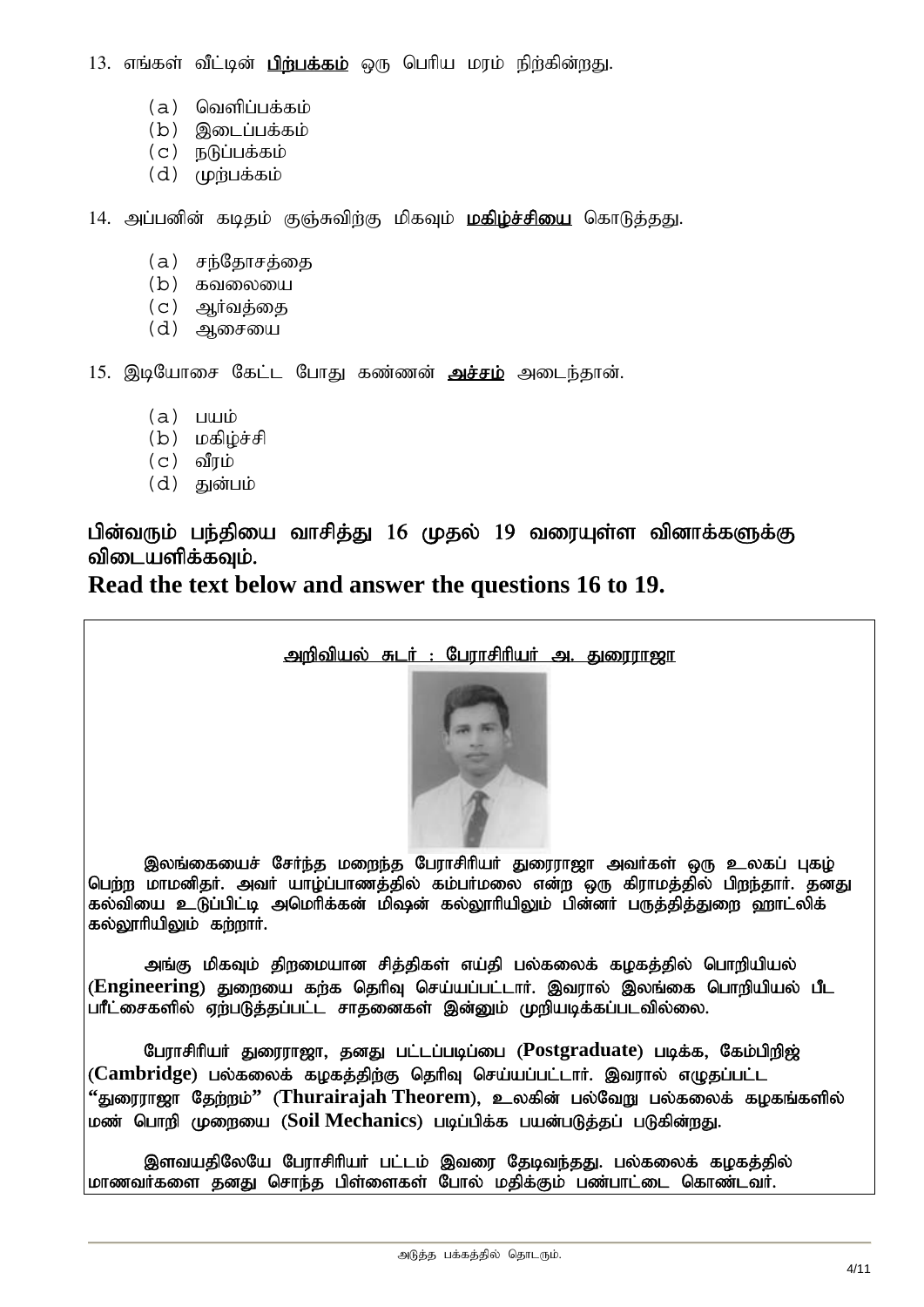16. எந்த துறையை கற்க, பேராசிரியர் துரைராஜா முதல் தடவையாக பல்கலைக் கழகத்திற்குத் தெரிவு செய்யப்பட்டார்?

- $(a)$   $L$  $(th\ddot{\sigma},\dot{\sigma})$
- $(b)$  விஞ்ஞானம்
- $(c)$  பொறியியல்
- $(d)$  விவசாயம்
- 17. என்ன பாடத்தைப் படிப்பிக்க ''துரைராஜா தேற்றம்'' பல்கலைக் கழகங்களில் பயன்படுத்தப் படுகின்றது?
	- (a) விவசாயத்துறை
	- $(b)$  மண் பொறி முறை
	- $(c)$  ஆயுர்வேத மருத்தவத்துறை
	- $(d)$  விஞ்ஞானத்துறை
- 18. எந்த பல்கலைக் கழகங்கத்தில் இவர் தனது படடப் படிப்பை படித்தார்?
	- $(a)$  வேறும்பிறிஜ்
	- $(b)$   $\delta$ mgri $\delta$
	- $(c)$  அமெரிக்கன் மிஷன்
	- $(d)$  @ $\ddot{\theta}$ a $\ddot{\theta}$ @ $\ddot{\theta}$ LITIC
- 19. பேராசிரியர் துரைராஜாவின் ஒரு முக்கிய பண்பு என்ன?
	- $(a)$  மாணவர்கள் குற்றம் செய்தால் தண்டித்தல்.
	- $(b)$  மாணவர்களை தனது சொந்த பிள்ளைகள் போல் மதித்தல்.
	- $(c)$  மாணவர்களை நேசிக்காமல் பாடம் கற்பித்தல்.
	- $(d)$  மாணவர்களுக்கு கல்வி கற்பிக்க மறுத்தல்.

### 20 முதல் 22 வரையுள்ள வசனங்களில் கோடிட்ட சொல்லிற்கு பன்மைச் சொல்லை தெரிந்து அவர்ளை பூரணப்படுத்துக. **For questions 20 to 22, choose the correct word that is plural to the underlined word to complete the statements.**

- 20. அவன் கண்காட்சிச்சாலைக்கு சென்றார்கள்
	- $(a)$  அவள்
	- $(b)$  அவர்
	- $(c)$  அவர்கள்
	- $(d)$  அது

21. அண்ணாவும் நானும் பாடசாலைக்கு துவிச்சக்கர வண்டியில் **சென்றேன்.** 

- $(a)$  சென்றது
- (b) சென்றார்கள்
- $(c)$  செல்லும்
- (d) சென்றோம்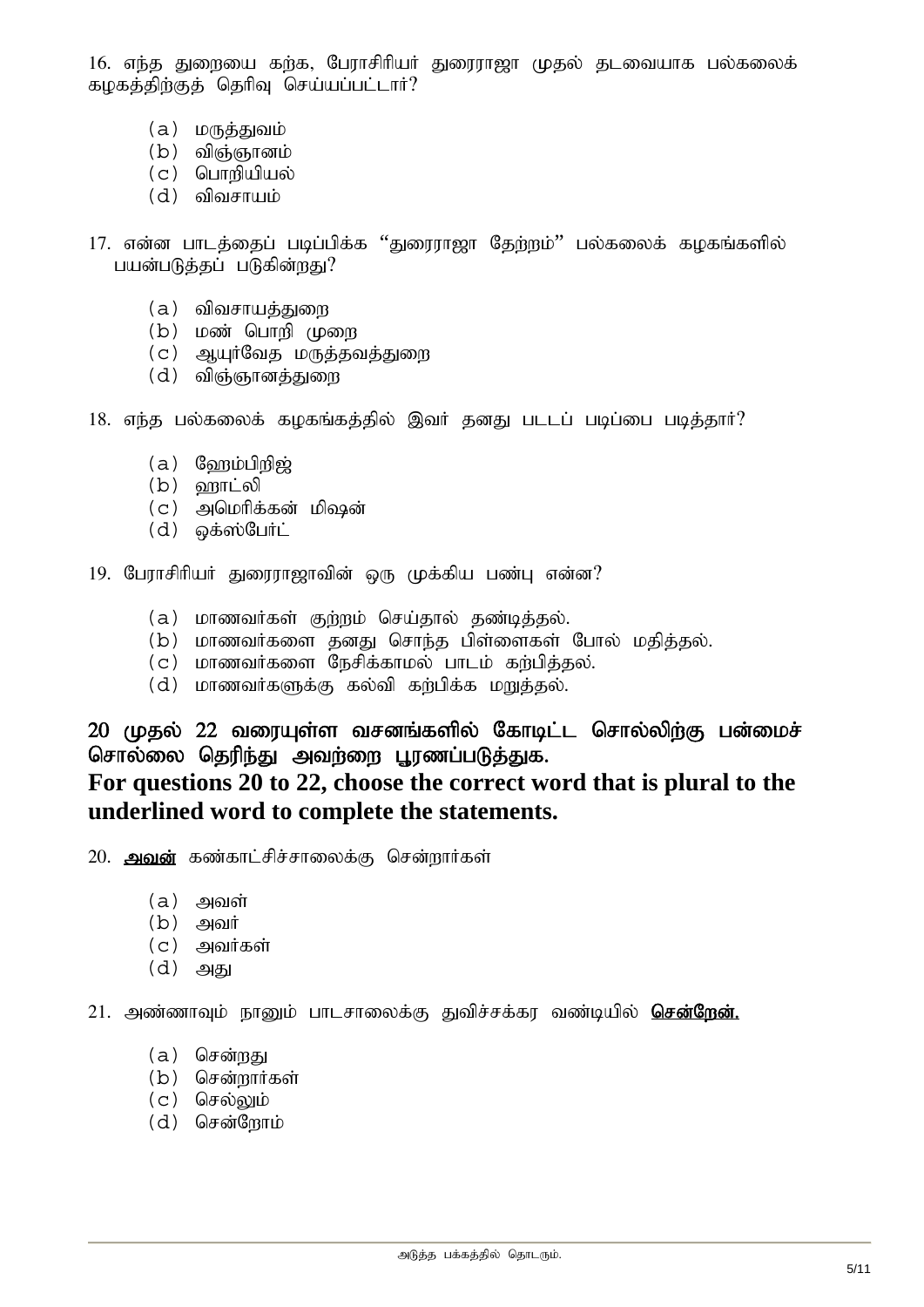22. **நான்** வாழும் நாடு பல்லின மக்கள் வாழும் அவுஸ்திரேலியா.

- $(a)$   $\mathbf{p}$
- $(b)$  அவர்கள்
- $(c)$  நீங்கள்
- $(d)$  நாங்கள்

23 முதல் 26 வரையுள்ள வசனங்களில் கோடிட்ட சொல்லிற்கு பொருத்தமான வேறு சொல்லைத் தெரிவு செய்க. **For questions 23 to 26, choose the word that is similar or closest meaning to the underlined words.** 

 $23.$  வாணியும் கண்ணாவும்  $2.$ ரையாடினார்கள்.

- (a) பேசினார்கள்
- $(b)$  கேள்வி கேட்டார்கள்
- $(c)$  ஒடினார்கள்
- $(d)$  விளையாடினார்கள்

24. அஞ்சலியைப் பார்த்தவுடன் வாணி குதாகலம் அடைந்தாள்.

- $(a)$   $\omega$ கிழ்ச்சி
- $(b)$  துக்கம்
- $(c)$   $\delta$ வலை
- $(d)$  வெட்கம்

25. பிரபா மிகவும் இலகுவான முறையில் கணித பாட வேலையை செய்தான்.

- $(a)$  விருப்பமான
- $(b)$  சுலபமான
- $(c)$  கடினமான
- (d) நேர்த்தியான

26. ராதாவிற்கு பரத நாட்டியத்தில் மிகுந்த **அபிமானம்** உண்டு.

- $(a)$  அூர்வம்
- $(b)$  கடினம்
- $(c)$  சுலபம்
- $(d)$  துக்கம்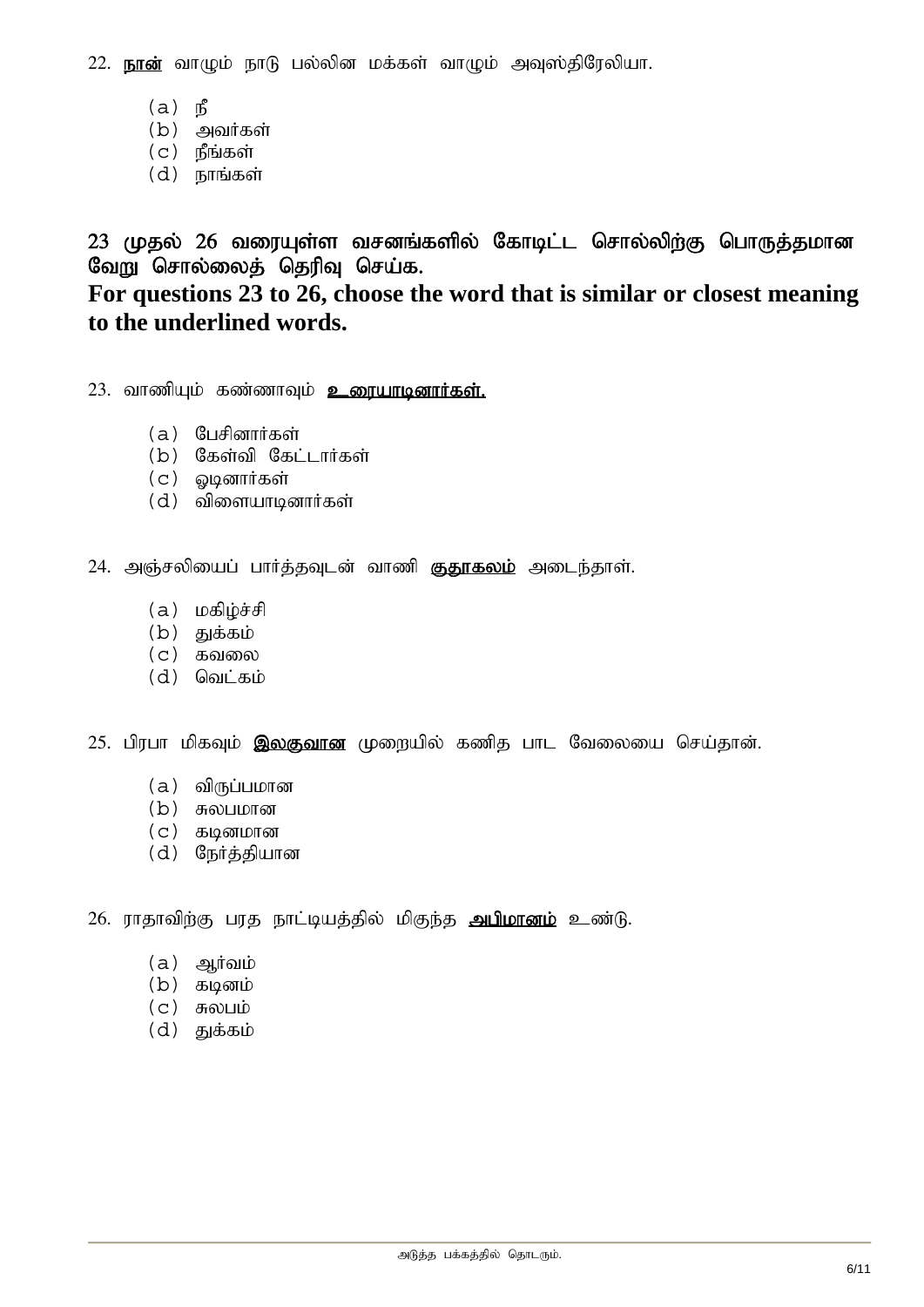# 27 முதல் 37 வரையுள்ள வினாக்களுக்கு மிகப் பொருத்தமான விடையைத் தெரிவு செய்க.

## **Choose the best answer for the questions 27 to 37.**

 $27.$  தமிழர்கள் சூரியனுக்கு நன்றி சொல்வதற்காக எடுக்கும் தினம் எது?

- $(a)$  தீபாவளி
- $(b)$  சித்திரைப்புத்தாண்டு
- $(c)$  தைப்பொங்கல்
- $(d)$  அடிப்பிறப்பு

 $28.$  மேகங்களற்ற தெளிவான வானம் என்ன நிறமாக இருக்கும்?

- $(a)$  கறுப்பு
- $(b)$  சிவப்பு
- $(c)$  மஞ்சள்
- $(d)$   $\mathsf{f}_{\mathsf{S}}$   $\mathsf{f}_{\mathsf{S}}$

 $29.$  அவுஸ்திரேலியாவில் அதிக மக்கள் வாழும் நகரம் எது?

- (a) மெல்பன்
- $(b)$  பேர்க்
- $(c)$  கன்பரா
- $(d)$  சிட்னி

 $30.$  "மகாகவி" என அமைக்கப்பட்ட கவிஞரின் பெயர் என்ன?

- $(a)$   $\delta$ <sub>b</sub>ight
- $(b)$  வள்ளுவர்
- $(c)$  பாரகியார்
- (d) இளங்கோ அடிகள்

31. "தமிழ்ப் புதுவருட தினம்" எந்த மாதத்தில் கொண்டாடப்படும்?

- (a) தை
- $(b)$  *Lorifop*
- $(c)$  சித்திரை
- $(d)$  அழ
- 32. இந்துக்களின் வழிபாட்டுத்தலம் கோவில். அது போல் கிறிஸ்த்தவர்களின் வழிபாட்டுத்தலத்தை எப்படி கூறுவோம்?
	- $(a)$  பள்ளிக்கூடம்
	- $(b)$  குவாலயம்
	- $(c)$  சிவாலயம்
	- $(d)$  பள்ளிவாசல்

 $33.$  "அன்னையும் பிதாவும் முன்னறி தெய்வம்" என்ற வாக்கை கூறியவர் யார்?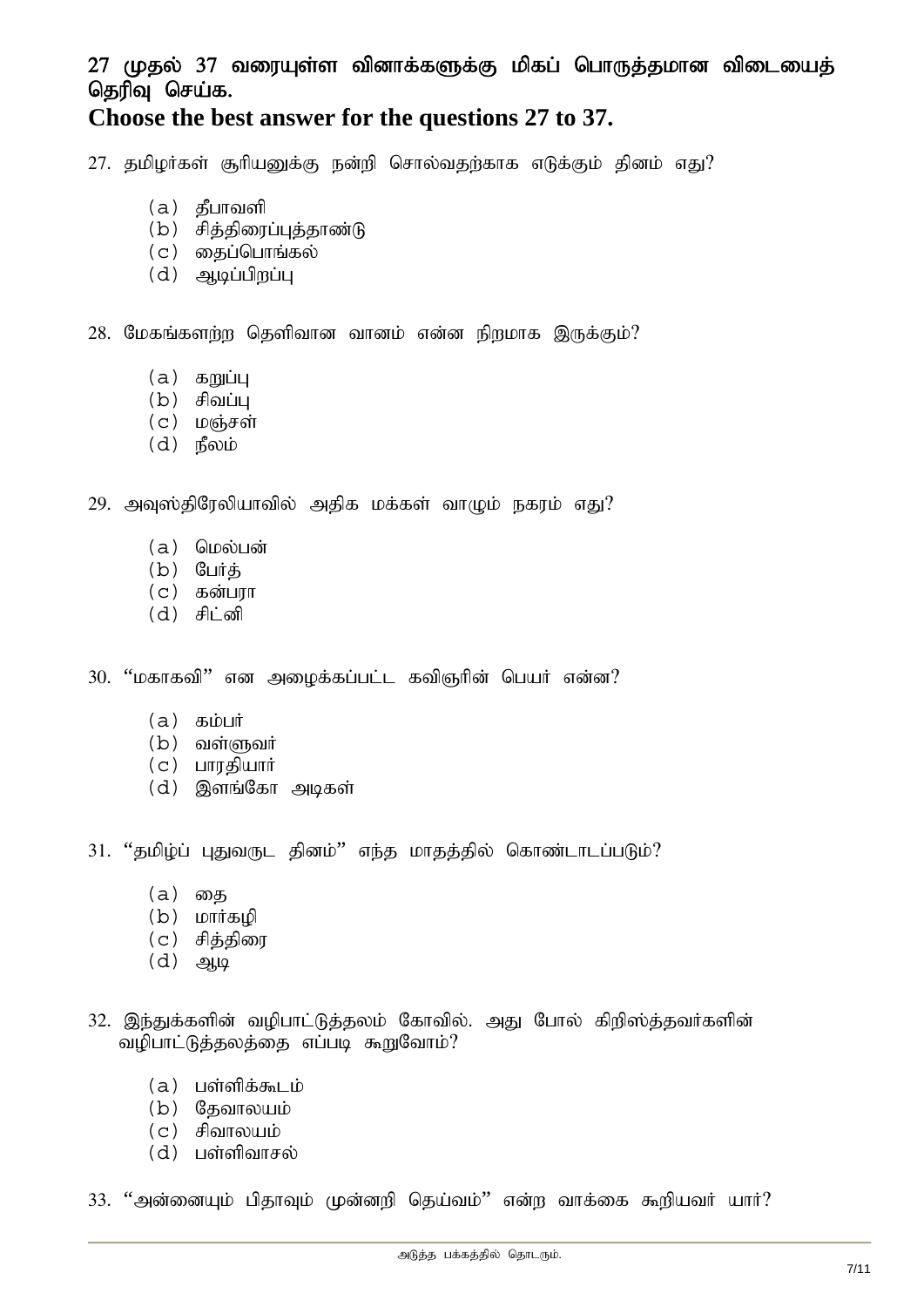- $(a)$  திருவள்ளுவர்
- $(b)$  யேசுநாதர்
- (c) கௌதமர்
- (d) ரைவையார்
- 34. மூவேந்தர் என தமிழில் நாம் யாரைக் குறிப்பிடுகின்றோம்?
	- (a) சேரன், சோழன், பாண்டியன்
	- (b) சோன், பல்லவன், குசேலன்
	- (c) சேரன், பாண்டியன், பல்லவன்
	- (d) சங்கிலியன், சோழன், குசேலன்
- $35.$  சிலப்பதிகாரத்தின் நாயகியான கண்ணகி எந்த மாநகரத்தை எரித்தாள்?
	- $(a)$  மகு
	- $(b)$  யாழ்ப்பாணம்
	- $(c)$  காஞ்சி
	- $(d)$   $L = \frac{1}{2}$   $L = \frac{1}{2}$
- 36. ஒரு விடயம் மிகத் தெளிவாகத் தெரியுமாயின் அதை இப்படித் தமிழில் சொல்வார்கள்?
	- $(a)$  உள்ளங்கை நெல்லிக்கனி போல
	- $(b)$   $\omega$ (நடல் ஈருயிர் போல
	- $(c)$  நகமும் சதையும் போல
	- $(d)$  கீரியும் பாம்பும் போல
- 37. பூக்களைத் தொடுத்து கட்டுவது மலர்மாலை! அது போல மாவிலை, தென்னோலை போன்றவற்றை கொண்டு கட்டுவது எது?
	- $(a)$   $(b)$
	- $(b)$  தீபம்
	- $(c)$  கோரணம்
	- $(d)$  அலங்காாம்

38 தொடக்கம் 39 வரையான வினாக்களுக்கு கீழே தரப்பட்டுள்ள சொற்களைச் சரியாக ஒழுங்குபடுத்தி வாக்கியங்களை அமைத்துக் காட்டுக. **For questions 38 to 39, arrange the words in the best way to form meaningful statements.** 

 $38.$  அப்பனும் / சிறுவயதில் / ஓடிப்பிடித்து / குஞ்சுவும் / விளையாடினார்கள்.

- $(a)$  அப்பனும் சிறுவயதில் குஞ்சுவும் ஓடிப்பிடித்து விளையாடினார்கள்.
- $(b)$  அப்பனும் குஞ்சுவும் சிறுவயதில் ஒடிப்பிடித்து விளையாடினார்கள்.
- $(c)$  அப்பனும் குஞ்சுவும் விளையாடினார்கள் சிறுவயதில் ஒடிப்பிடித்து.
- $(d)$  ஒடிப்பிடித்து அப்பனும் குஞ்சுவும் சிறுவயதில் விளையாடினார்கள்.
- 39. வாணியும் / வரவை / விமானநிலையத்தில் / கலாவின் / நின்றார்கள் / கண்ணணும் /எகிர்பார்த்து.
- $(a)$  வாணியும் கண்ணணும் கலாவின் வரவை எதிர்பார்த்து விமானநிலையத்தில் நின்றார்கள்.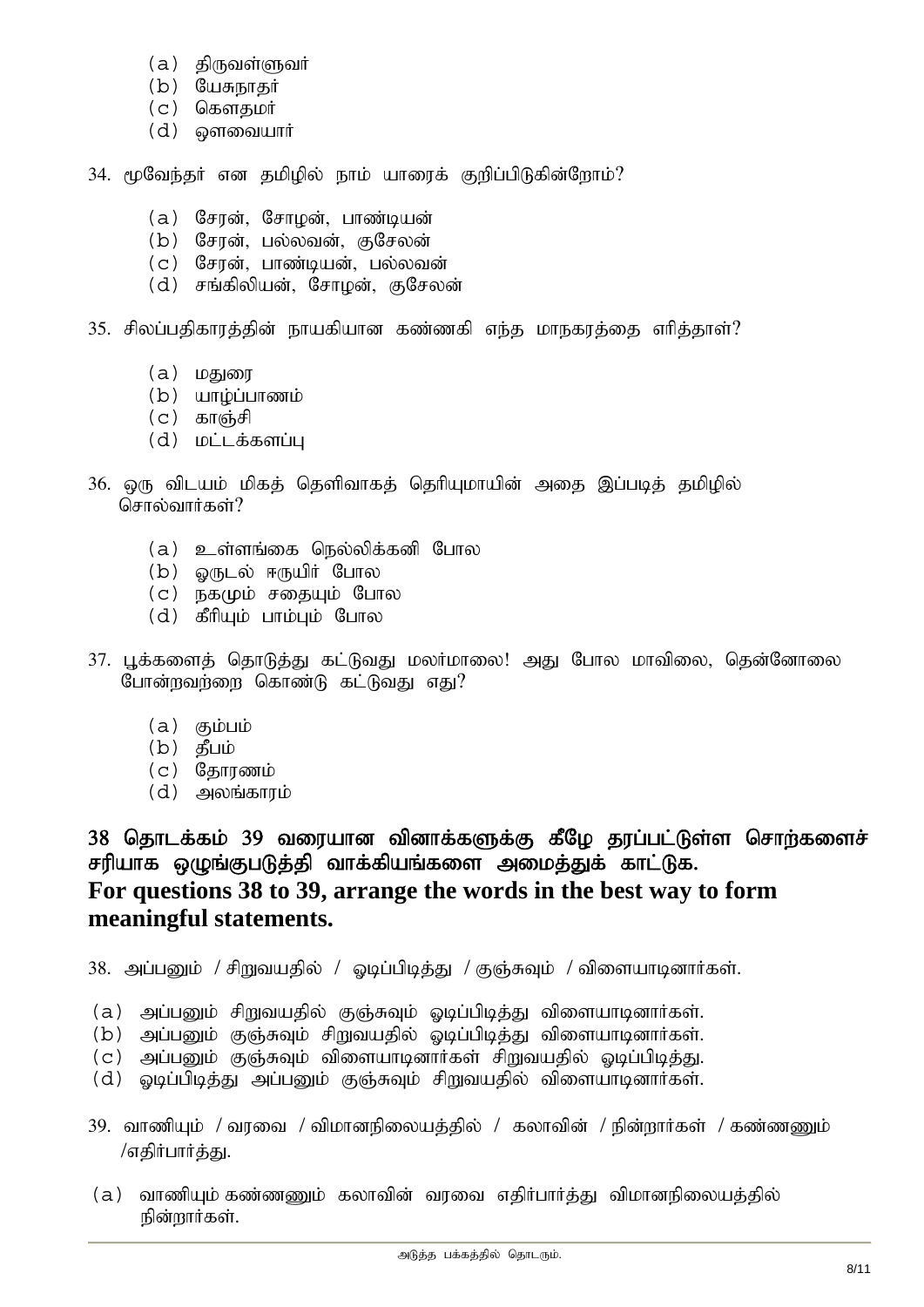- $(b)$  வாணியும் கலாவின் வரவை எதிர்பார்த்து விமானநிலையத்தில் நின்றார்கள் கண்ணணும்.
- $(c)$  வரவை விமானநிலையத்தில் வாணியும் கலாவின் கண்ணணும் எதிர்பார்த்து நின்றார்கள்.
- $(d)$  வாணியும் கண்ணணும் வரவை விமானநிலையத்தில் கலாவின் எதிர்பார்த்து நின்றார்கள்.

# 40 தொடக்கம் 41 வரையான வினாக்களுக்கு பின்வரும் பாடல் வரிகளை வாசிக்கு லிடையளிக்கவம்.

## **Read the following part of the poem and answer questions 40 to 41.**

#### என்னை இறைவன் இவ் உலகில் படைத்தனன் தன்னை நன்றாக தமிழ் செய்யுமாறே!

- 40. இறைவன் என்ற சொல்லுக்கு மிகவும் பொருத்தமான சொல்லை கீழே தரப்பட்டுள்ள சொற்களில் இருந்து தெரிவு செய்க.
	- $(a)$  தெய்வம்
	- (b) ஆண்டவன்
	- $(c)$  கடவுள்
	- $(d)$   $(a)$   $(b)$   $(c)$  ஆகிய எல்லா சொற்களும் பொருந்தும்
- $41.$  இந்த கவிகையை இயற்றியவர் கன்னை இறைவன் எகற்காக படைக்கான் என கூறுகின்றார் $?$ 
	- $(a)$  நன்றாக தமிழ் செய்யும்படி
	- $(b)$  நன்றாக உலகத்தை படைக்க
	- $(c)$  நன்றாக உலகத்தை காக்க
	- $(d)$  நன்றாக இறைவனை வமிபட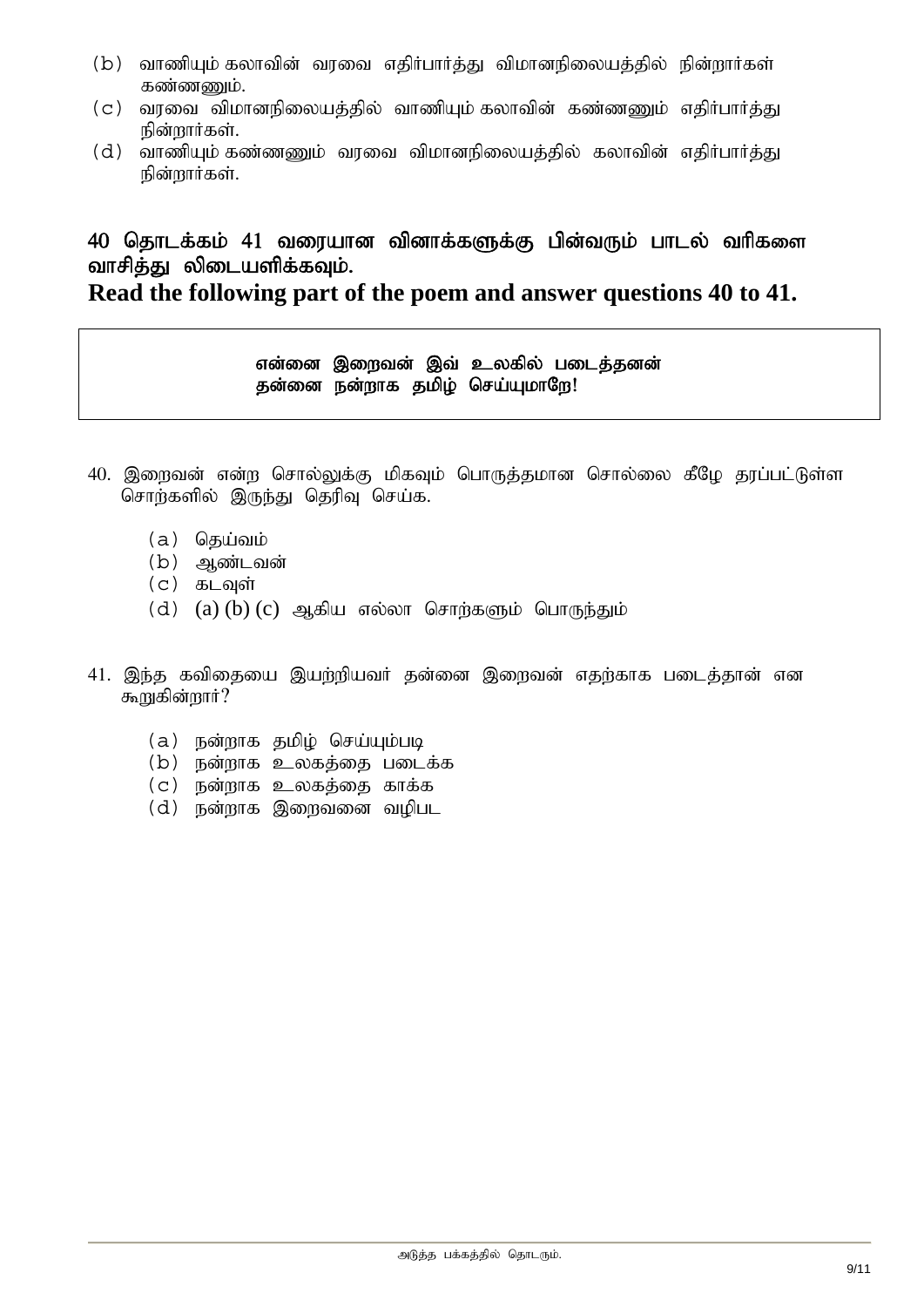42 முதல் 45 வரையுள்ள வினாக்களுக்கு பின்வரும் கவிகையை வாசிக்து விடையளிக்கவும்.

**Read the following poem and answer questions 42 – 45.** 

#### பொம்மைக் கலியாணம்

பொம்மைக்கும் பொம்மைக்கும் கலியாணம், புலோகமெல்லாம் கொண்டாட்டம்: பாவைக்கும் பாவைக்கும் கலியாணம், பகலும் இரவும் வேலையாம்.

குயில்கள் இனிய குரலிற் பாடும்; மயில்கள் நல்ல நடனம் ஆடும். வண்டினம் எல்லாம் வந்து கூடி, வாய்க்கினிய அமுதம் வைக்கும்.

 $42.$  குயில:கள் என்ன செய்யும் என கவிஞர் கூறுகின்றார்?

- $(a)$   $L\n$   $L\n$   $R\n$   $D$
- $(b)$  ஆடும்
- $(c)$  கக்தும்
- $(d)$  கூவும்

 $43.$  கவிதையில் நடனம் ஆடும் பரவை எது?

- $(a)$   $\omega$
- $(b)$  குயில்
- $(c)$  பூச்சி
- $(d)$  வண்டு

44. வண்டினம் என்ன செய்யும் என கவிஞர் வர்ணிக்கின்றார்?

- $(a)$  நடனம் ஆடும்
- $(b)$  இனிய குரலில் பாடும்
- $(c)$  அமுதம் வைக்கும்
- $(d)$   $n\int_{0}^{\infty}$   $\int_{0}^{\infty}$

45. "கலியாணம்" என்ற சொல்லுக்கு ஒத்த கருத்துள்ள சொல்லைத் தெரிவு செய்க.

- $(a)$  பிறந்த தினம்
- $(b)$  திருவிழா
- $(c)$  திருமணம்
- $(d)$  தொடியேற்றம்